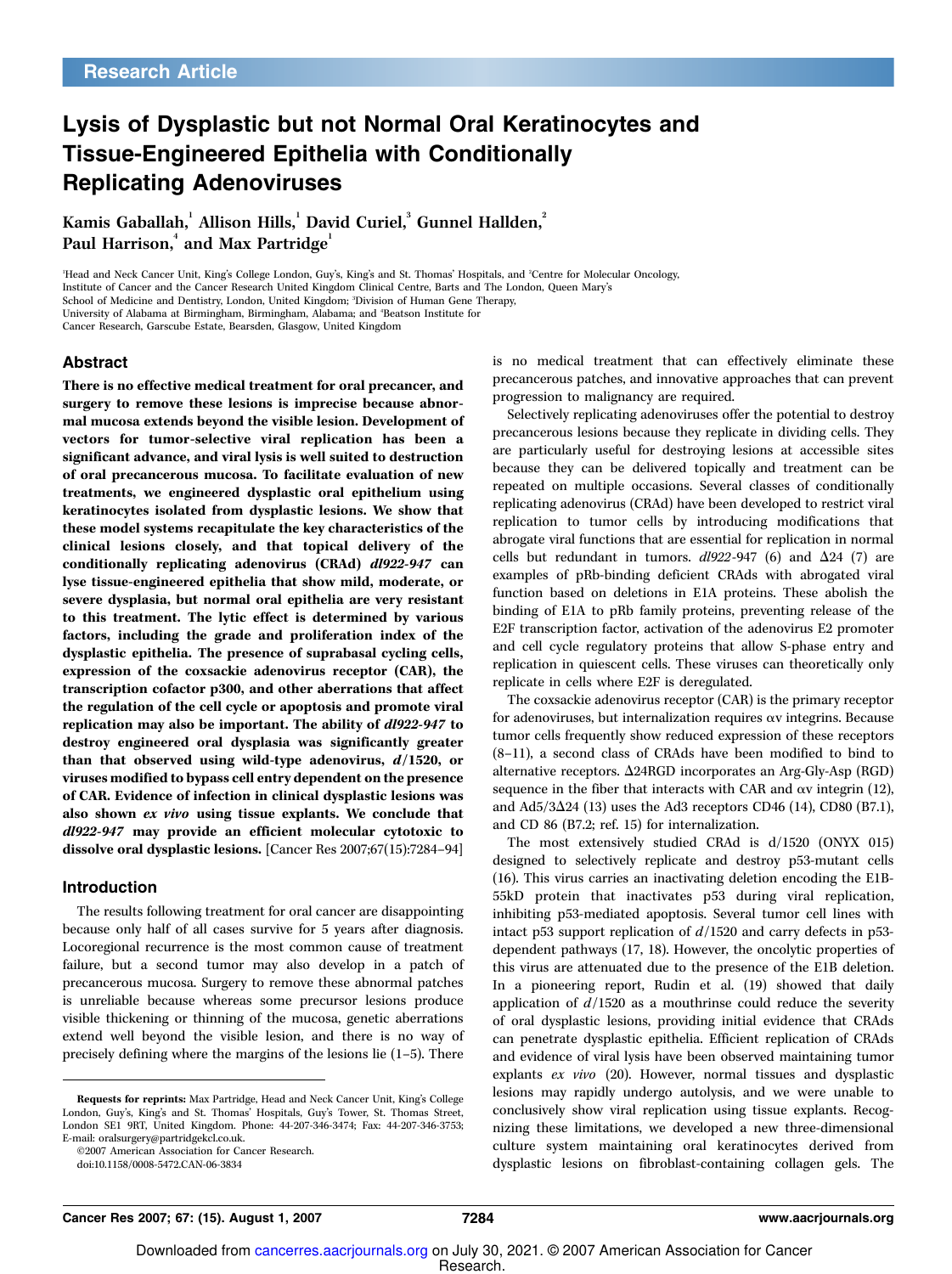phenotypic characteristics of the engineered dysplastic and oral epithelia were compared with normal and lesional oral mucosa to show that they recapitulate the tissue morphology closely. These model systems were used to study the response of oral keratinocytes to wild-type adenovirus,  $dl922-947$ ,  $\Delta 24$ ,  $d/1520$ ,  $\Delta$ 24RGD, and Ad5/3 $\Delta$ 24. We show that the ability of dl922-947 to dissolve dysplastic and malignant oral epithelia was superior to the other modified viruses, and that this treatment had minimal toxicity in normal oral epithelia.

### Materials and Methods

Tissues. The study was approved by the Ethics Committee of King's College Hospital. Informed consent was obtained from all patients. Samples of normal oral mucosa were obtained from non-, para-, and fully keratinized sites. Lesional mucosa was obtained from portions of biopsy material that were not selected by the pathologist for light microscopy.

Monolayer culture. Normal oral keratinocytes (NOK) were grown from tissue explants and maintained with a  $J2$  fibroblast feeder layer (21). Established cultures of oral keratinocytes derived from lesions showing moderate/severe dysplasia D6 (22), mild/moderate dysplasia DOK (23), moderate dysplasia D20 (22), and moderate/severe dysplasia POE9n (24) were also grown with a J2 feeder layer. Four new strains of dysplastic oral keratinocytes were evaluated. LDOK was established from a severe dysplasia on the lingual alveolus. This strain carries a p53 gene mutation (G-T at codon 248) and does not express p16. CDOK was established from a mild dysplasia at the commissure, LTDOK was established from a mild dysplasia on the lateral tongue, and SPDOK from a moderate dysplasia on the soft palate. These strains and D6 are all mortal, wild type for p53, and express p16. D20, DOK, and POE9n carry a p53 gene mutation and do not express p16 (21–23); D20, DOK, and LDOK are immortal, and POE9n has an extended culture life span. The JHU022 (8), HN5 (25), and CAL 27 [CRL-2094, American Type Culture Collection (ATCC)] squamous carcinoma cell lines were maintained in DMEM, Hams-F12, and 10% fetal bovine serum (Invitrogen).

**Preparation of engineered oral epithelia.** Keratinocytes  $(1 \times 10^6)$ derived from normal oral epithelia (p2) and dysplastic lesions (p2-18) were grown on collagen gels and raised to the air-medium interface on day 2(26). In some experiments, keratinocyte growth factor (KGF; Invitrogen) was substituted for epidermal growth factor (EGF). The grade of dysplasia was established for each epithelium by considering the changes in architecture and cytologic features.

Recombinant adenoviruses. We evaluated  $dl922-947$ ,  $\Delta 24$ ,  $d/1520$ ,  $\Delta$ 24RGD, and Ad5/3 $\Delta$ 24.  $\Delta$ 24 and dl922-947 are similar viruses with deletions at 923 to 946 and 922 to 947 bp, respectively. AdGFP is E1 deficient and carries the gene for green fluorescent protein (GFP) under control of the cytomegalovirus promoter; dl312 has a total E1A gene deletion. These viruses and Adwt were propagated on 293 cells and purified using cesium chloride density gradient centrifugation.

Cytotoxicity assays. The cytotoxicity of the viruses was established by MTS assay. Keratinocytes were plated at  $1 \times 10^4$  with a J2 feeder layer and after 24 h were either mock infected or infected with a range of viral particles (vp) for 90 min in serum-free media (SFM). After 7 days, MTS solution (Promega) was added, and the absorbance was measured at 490 nm. The keratinocytes were also grown to 40% confluence before infection with 1, 10, or 100 vp per cell for 90 min, and the cytopathic effect was examined by staining with crystal violet after 7 days.

Viral infection of tissue explants. Explants were prepared from clinical dysplastic lesions ( $n = 10$ ) and normal oral mucosa ( $n = 10$ ) and exposed to  $10^9$  vp of  $dl922-947$ , Adwt or  $d/312$  in SFM, adding the virus to the uppermost layer as previously described (20). After 10, 20, 30, or 40 h, the explants were snap frozen in liquid nitrogen.

Viral infection of tissue-engineered oral epithelia with keratinocytes from normal tissues and dysplastic lesions. Seven days after raising the engineered epithelia, the cultures were either mock infected or infected with 1, 10, or 100 vp per cell, adding the virus to the uppermost layer in SFM

for 2h. After 7 to 14 days, each culture was divided into two. One-half was snap frozen in liquid nitrogen; the other was fixed in formalin. Cytopathic effect and general tissue morphology was evaluated by examining stepserial paraffin or frozen sections by two observers blinded with respect to the treatment group and time point.

Viral replication assays. Keratinocytes grown in monolayer or tissueengineered epithelia were collected together with the medium and virus released by three freeze-thaw cycles quantified with the TCID 50 assay using 293 cells and the AdenoX Rapid Titer kit (Clonetch).

Immunohistology. Expression of CAR was with clone CRL-2379 (1:1,000, ATCC) and the polyclonal antibody CAR 72(1:1,000; ref. 27). The EGF receptor was detected with GRO1L (1:40; Oncogene Science, DAKO), E cadherin with BTA1 (1:200; R&D Systems), CD44 v6 with VFF-7 and v7 with VVF-9 (1:50–1:200; Abcam), occludin with the polyclonal antibody (1:100; Zymed, Invitrogen), laminin 5 with D4B5 (1:200; Chemicon Chandlers Ford), collagen 4 with C1V22 (1:50; DAKO), fibronectin with IST-9 (1:200; Abcam), p16 with F-12 (1:50; Santa Cruz, Autogen Bioclear),  $\alpha v\beta3$  with clone 1976 and  $\alpha v\beta1$  with clone 1976 (1:50; Chemicon), and filaggrin with BT-576 (Biogenesis). Immunolocalization of cytokeratins 10, 13, and 19 was with 9025, BA16, and 1384-500, respectively (all 1 in 50; all Abcam). p300 was detected with MS-586-NM1 (1:20; Lab Vision) and Ki67 with M7240 (1:50; DAKO). Sections stained with monoclonal antibodies were incubated with biotin-conjugated rabbit anti-mouse antibody followed by streptavidinhorseradish peroxide complex (DAKO). The Ki67 proliferation index was determined for the basal and suprabasal compartments of the epithelium as the mean percentage of positive cells  $\pm$ SE in five contiguous fields at  $100 \times$  magnification. Immunoreactive cells were counted using Qwin image analysis software. A similar protocol was followed when assessing the proliferation index for monolayers, analyzing five fields captured at random at  $100\times$ .

Viral early gene expression was detected with anti-E1A (1:50; Oncogene Science) and quantitated by counting the number of cells that were strongly positive as E1A "spots" for five fields at  $100\times$ . Viral hexon protein was detected with anti-Ad5 antiserum (1:200; Cocalico Biologicals).

Fluorescence-activated cell sorting analysis and Western blotting. Cell cycle analysis was done 48 h following infection of the keratinocytes with 10 vp per cell. Lysates were resolved by PAGE, and membranes were probed with antibodies for p16, Rb, RbP, cyclin D1, cyclin E, cdk4, and cdk6 (1:1,000, clones 554079, 554136, 9308, 554180, 559693, 554086, 554182; all BD PharMingen, Abcam).

Statistical analysis. Statistical analyses were done using SPSS. A descriptive analysis was done initially followed by one-way ANOVA. Comparison of the lysis scores was with StatXact3 for Windows using Xact nonparametric inference to allow for small sample size.

## **Results**

Characterization of the  $G_1-S$  checkpoint for dysplastic oral keratinocytes. We investigated the expression of key cell cycle proteins for the normal, dysplastic, and malignant keratinocytes. We found an increase in the levels of RbP in the immortal dysplastic keratinocytes, the JHU022 cell line and for the POE9n strain (Fig. 1A). Higher levels of hypophosphorylated Rb were present in D6 and NOK. p16 was expressed by all mortal dysplastic keratinocytes, but was absent from POE9n, D20, DOK, and LDOK. Immunohistology confirmed the expression of p16 by D6, SPDOK, CDOK, and LTDOK. The immortal dysplastic strains showed increased expression of cyclin D1, but levels of the cdks were consistent for all cell types.

Lysis of dysplastic and malignant but not NOKs after infection with  $dl922-947$  or  $\Delta 24$  in monolayer. Oral keratinocytes derived from normal and dysplastic lesions were infected with  $dl$ 922-947,  $\Delta$ 24, Adwt, and  $d/1520$  to assess the cytopathic effect, (Fig. 1B). The MTS assay showed that lysis was most effective for the malignant and dysplastic keratinocytes, with the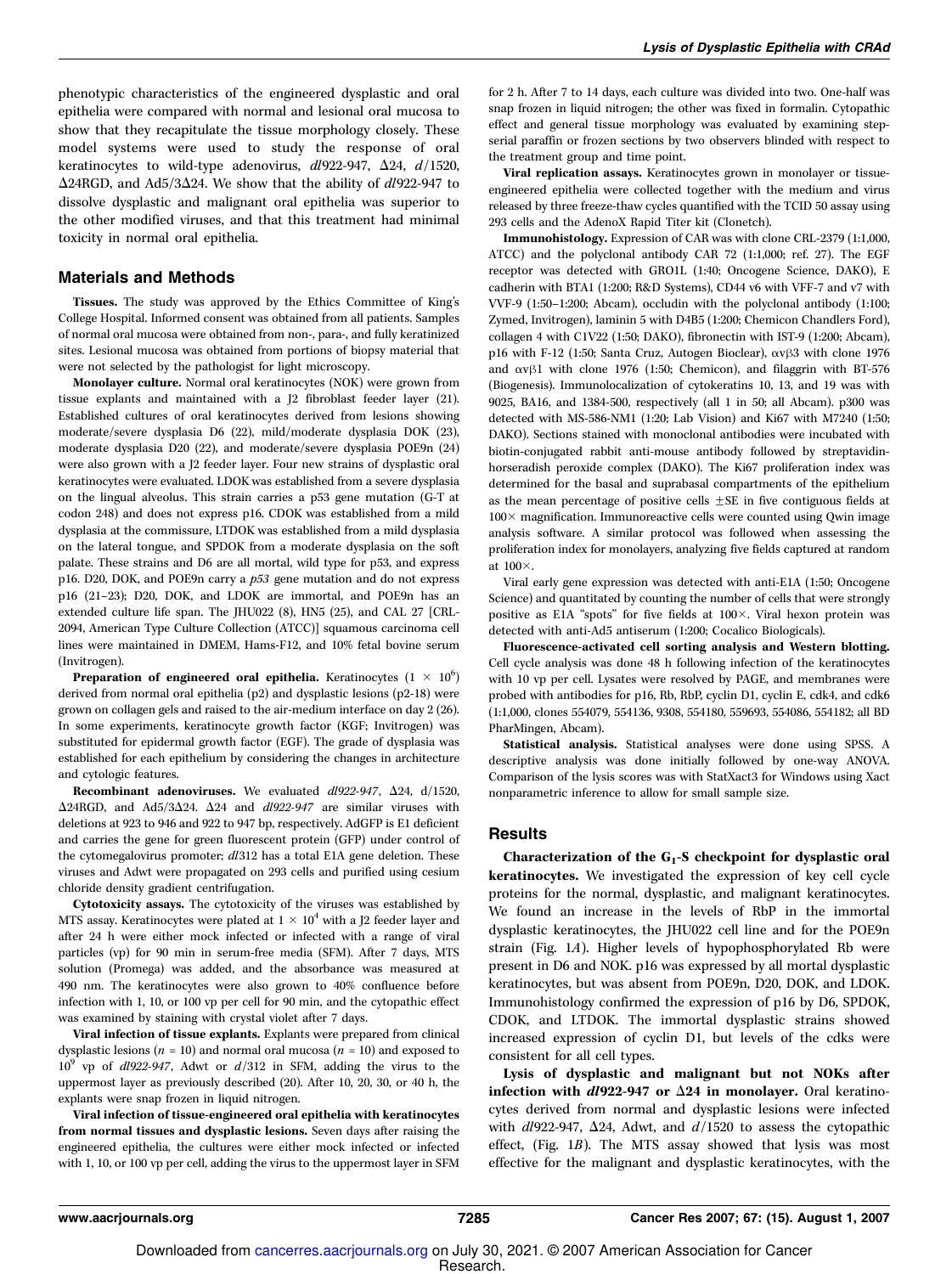percentage of viable cells after infection with 10 vp per cell of  $dl922-947$  in the range  $20\%$  (JHU022) to  $68\%$  (POE9n), with an average of 43% for the five strains of dysplastic keratinocytes overall. When these strains were infected with 1,000 vp per cell of dl922-947, the average percentage of viable cells was 33%. In contrast, NOK were very resistant to lysis, with dl922-947 at 10 vp per cell and 87% viable cells remained, but they were readily lysed by Adwt (42% viable cells,  $P < 0.005$ ). The efficiency of the lytic response was compared for the D6, POE9n, and D20 dysplastic oral keratinocytes, selected as examples of strains with a finite, extended, and immortal phenotype, by estimating the amount of dl922-947 required to produce 40% lysis. This comparison showed that the D6 strain lysed most readily followed by D20, but that the POE9n stain did not reach this threshold even after exposure to 1,000 vp per cell.

The D20, DOK, and POE9n strains, together with NOK, were also exposed to  $d/1520$ . This CRAd produced only limited lysis in comparison to the effect of dl922-947, and after exposure to 10,000 vp per cell, 88%, 72%, and 96% viable cells remained, respectively, but NOK were more readily lysed by this virus (72% viable cells after exposure to 1,000 vp per cell). The HN5 tumor cell line also showed lysis with  $d/1520$  after exposure to 10,000 vp per cell (<60% viable cells remained). Crystal violet staining confirmed efficient lysis of the dysplastic strains with dl922-947 and resistance to d/ 1520 (data not shown).

Infection with  $d1922-947$  or  $\Delta 24$  induces S phase in dysplastic but not NOKs. Infection of the D6, POE9n, and D20 strains with 10 vp of dl922-947 induced a 3.3-, 2-, and 4-fold increase, respectively, in the number of cells in S phase when compared with the E1-deleted CRAd,  $dl312$  ( $P < 0.05$ ), but the number of cycling normal keratinocytes was not changed significantly. As anticipated, Adwt induced a significant increase in the number of cycling cells for all strains (Fig. 1C). Induction of S phase in dysplastic oral keratinocytes was confirmed by an increase in the proliferation index following infection with 10 vp per cell of dl922-947 or Adwt for all strains. Representative examples are shown for CDOK and NOK (Fig. 1D), together with the pattern of expression of Ki67 and E1A.

Infectivity of normal and dysplastic oral epithelium ex vivo. Explants of normal and dysplastic oral epithelium showed varying degrees of autolysis within a few hours, and some had disintegrated by 24 h, although the basal keratinocytes were often retained. Expression of hexon and E1A was detected in some cells at the edges of 4 of 10 explants of dysplastic tissue 30 h after infection with *dl922-947*, or Adwt (Fig. 2A), but extensive autolysis precluded further experimentation.

Morphologic and phenotypic characterization of tissueengineered oral epithelia. Morphologic assessment of the epithelia generated in vitro using keratinocytes derived from nonkeratinized sites showed a multilayered epithelium resembling the parent tissue with a polarized basal layer and larger spinous cells (Fig. 2B). For keratinized epithelia, the upper cells became flattened as keratohyaline granules accumulated. Rete ridges were rarely observed, but normal differentiation was confirmed by suprabasal expression of keratin 13 for nonkeratinized oral epithelia (>60% positive cells) and keratin 10 (20–40% positive cells) for keratinized epithelia. The patterns of expression of the EGF receptor, CD44, E cadherin, and occludin were as obtained for normal oral mucosa. The rate of proliferation of the nonkeratinized oral epithelia was greater than for keratinized tissue, mimicking the pattern observed in vivo (28).

Maintaining the dysplastic keratinocytes with EGF, as opposed to KGF, supported the development of epithelia where the severity of the dysplasia was similar to that reported for the parent lesion. These epithelia showed architectural and cytologic disturbances that were scored as either mild (DOK, SPDOK), moderate (D6, CDOK), moderate to severe (POE9n, D20) mirroring the changes found in the in vivo dysplasias (Fig. 2A). Dysplastic keratinocytes isolated from two lesions yielded tissue-engineered epithelia with a phenotype that was graded as more severe than the parent tissue (LTDOK-clinical lesion moderate dysplasia, engineered epithelia severe dysplasia; LDOK-clinical lesion severe dysplasia, engineered epithelia carcinoma in situ). The basal layer was frequently not polarized, and suprabasal mitoses were observed in the dysplastic epithelia generated with the D6, POE9n, D20, and LDOK strains. The Ki67 proliferation index for the epithelia generated with mortal dysplastic strains (p2-4) was lower than anticipated when compared with NOK, but epithelia derived using the immortal dysplastic strains showed higher rates of proliferation and frequent suprabasal mitoses, mimicking the in vivo scenario.

The pattern of keratinization was variable with dysplastic keratinocytes with a finite life span generating thin, highly keratinized epithelia, whereas the immortal strains produced cultures that were thicker and less well keratinized. Cytokeratin 13 was expressed in the suprabasal layers of the tissue-engineered epithelia prepared with D6, CDOK, LTDOK, and SPDOK (40–60% positive cells), DOK (>60% positive), D20 and POE9n (20–40% positive), LDOK (<20% positive) and in the basal layer for JHU022. Cytokeratin 10 was expressed by the DOK and D20 epithelia (20–40% positive). No dropshaped rete pegs were observed, and the engineered epithelia lacked the hyperplasia and excessive surface keratinization that may be a feature of clinical lesions. The engineered dysplastic epithelia expressed the EGF receptor and E cadherin on more cell layers than found for the matched normal tissue, mimicking the findings for in vivo dysplastic lesions. Further detailed characterization of expression of keratin 19, filaggrin, fibronectin, CD44, occludin, collagen 4, and laminin 5 showed patterns characteristic for a range of clinical lesions showing mild ( $n = 12$ ), moderate ( $n = 8$ ), or severe ( $n = 6$ ) dysplasia (data not shown). The  $\alpha v\beta3$  and  $\alpha v\beta1$  integrins were detected in the basal and lower spinous cells of normal oral mucosa and dysplastic lesions, but the engineered dysplastic epithelia showed only low (D20 and DOK) or no expression (POE9n) of these subunits. However, these integrins were visualized at the cell membranes for the engineered D6 and DOK epithelia. The staining also seemed to be intracellular and to diffuse into the collagen gel. Comparison of the immunophenotypic profile for the DOEs with the matched clinical lesion (CDOK, SPDOK, LTDOK) showed increased expression of keratin 13 for the engineered tissue equivalents (on average, 15% more positive cells) and a reduced Ki67 index (data not shown) when compared with the matched clinical lesion, but all other markers were similar. These phenotypic changes were consistent for epithelia generated with the immortal keratinocytes maintained through serial passage. The JHU022 cell line generated an epithelium that resembled noninvasive carcinoma in situ (data not shown).

Infection of tissue-engineered oral epithelia with AdGFP. When the engineered normal oral epithelia were infected with AdGFP, expression of GFP was found only after infection with 100 vp per cell and limited to the uppermost cell layers (Fig. 2B). This indicates that the virus is able to gain entry into the superficial cells due to disruption of tight junctions as each differentiating layer is lost, but it is unable infect the deeper layers. When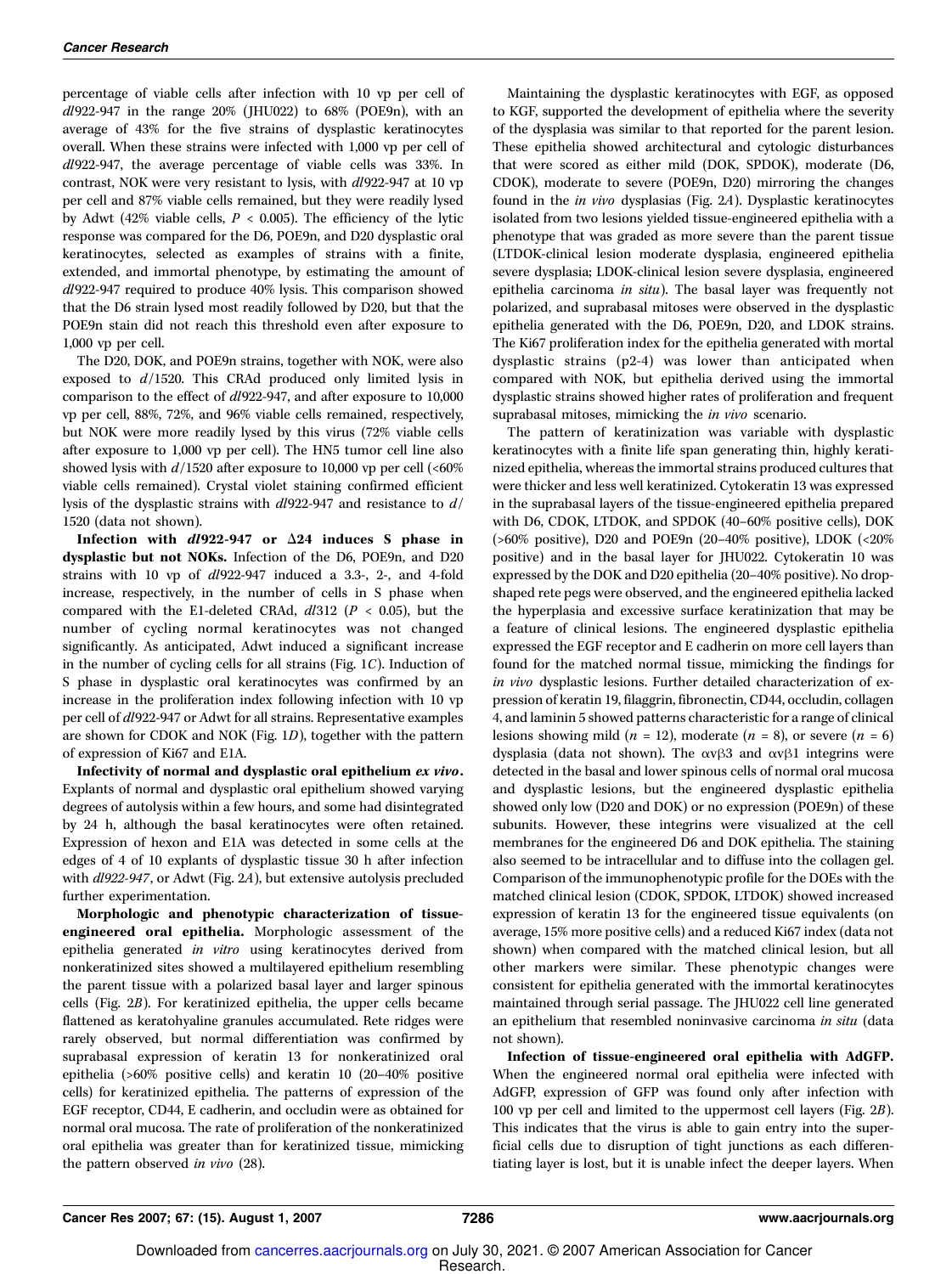

Figure 1. Characterization of dysplastic oral keratinocytes and demonstration of the lytic effect of CRAds for oral dysplasia in monolayer culture. A, levels of RbP, p16, and cyclin D1 in normal (NOK), dysplastic (D6, SPDOK, CDOK, POE9n, DOK, D20, LDOK), and malignant (JHU022) oral keratinocytes. The expression of the proteins was measured by Western blotting using mitogen-activated protein kinase as a loading control. B, cell death induced by Adwt, dl922-947, d/1520, Δ24RGD, and Ad5/3Δ24 in normal and dysplastic oral keratinocytes after infection with 10 vp per cell and 1,000 vp per cell. The D6 strain showed most lysis following infection with d/922-947, and Ad5/3∆24 is more lytic than ∆24RGD at 10 vp per cell. NOKs showed more lysis that the D20 dysplastic strain when exposed to d/1520 at 1,000 vp per cell. C, induction of S phase following infection of NOK, D6, POE9n, and D20 with 10 vp per cell of dl312, dl922-947, d/1250, or Adwt (see key below). Exposure to dl922-947 and Adwt increased the proportion of dysplastic oral keratinocytes in S-phase, but the normal cells only showed S phase induction after exposure to Adwt. D, the increased Ki67 proliferative index for NOKs and the CDOK dysplastic strain following exposure to Adwt and for the CDOK strain after exposure to dl922-947. The pattern of positive Ki67 and E1A staining following exposure of the CDOK strain to dl922-947 confirmed that this CRAd induced S-phase in dysplastic but not normal keratinocytes.

the dysplastic counterparts were infected with this virus, the pattern was as described for the normal epithelia, although the LDOK strain expressed GFP in the spinous layer at sites where loss of cohesion was apparent (Fig. 2B).

Tissue-engineered normal oral epithelia are very resistant to lysis by  $d1922-947$  or  $\Delta 24$ . Infection of tissue-engineered normal oral epithelia derived from 9 of 12 strains of oral keratinocytes from nonkeratinized sites with  $dl922-947$  or  $\Delta 24$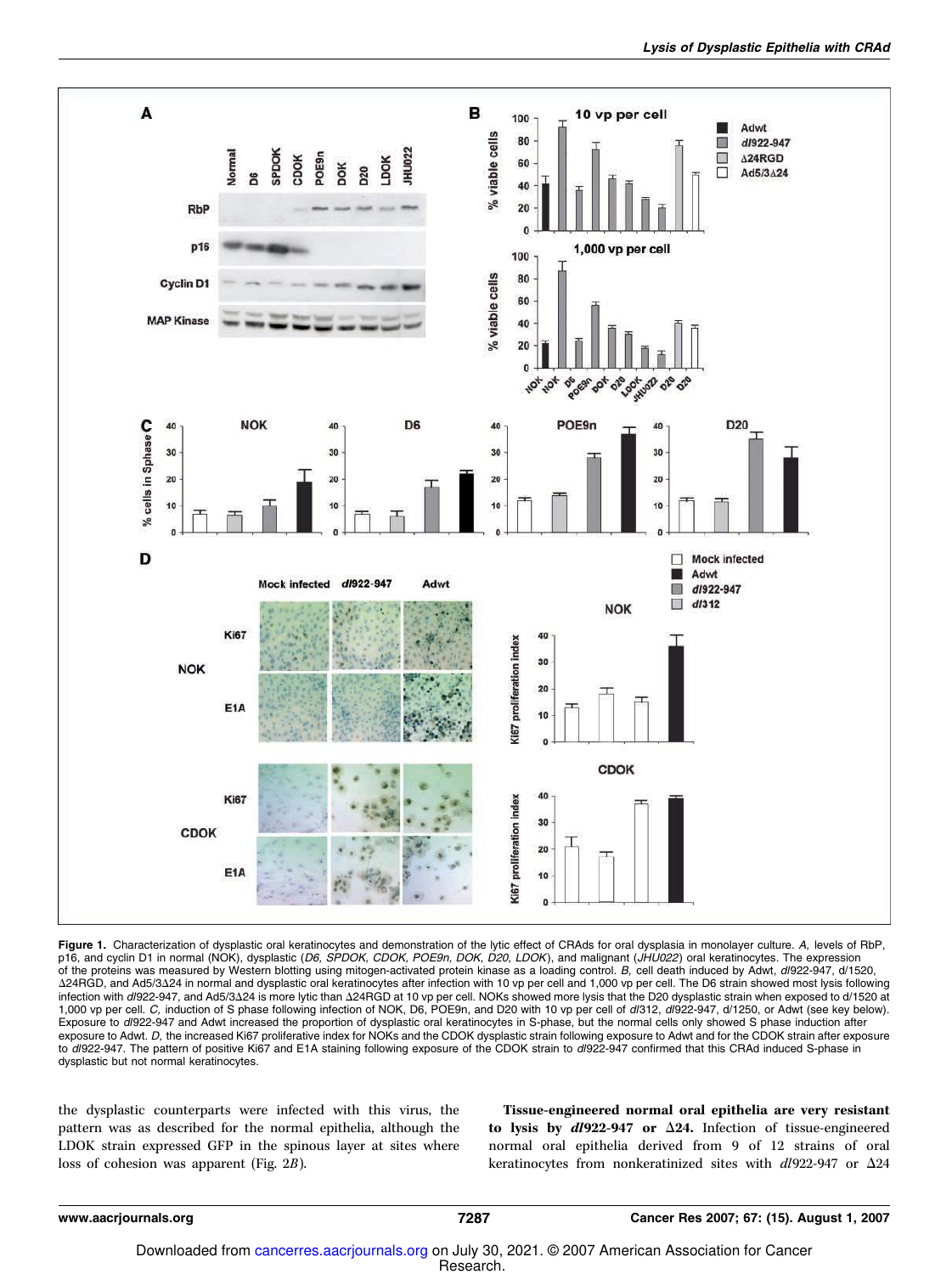produced an increase in keratinization but no evidence of lysis. Two strains showed very limited lysis and a single stain of buccal keratinocytes foci of ballooning degeneration with loss of cells from the tissue, but the surface layers were retained intact. Similarly, very limited lysis was observed for 2 of 19 samples of engineered epithelia derived from para- or fully keratinized normal oral mucosa following exposure to  $dl922-947$  or  $\Delta 24$ . In contrast, infection with Adwt induced more lysis in all engineered normal epithelia (Fig. 2B).

Efficient lysis of tissue-engineered oral dysplastic epithelia following infection with  $dl922-947$  or  $\Delta 24$ . The lytic effect of  $dl$ 922-947 and  $\Delta$ 24 was dose dependent for all engineered oral dysplasias evaluated, and the lysis score was significantly higher when epithelia prepared with the dysplastic and normal strains were compared following exposure to 100 vp per cell ( $P = 0.0222$ , Table 1). A reverse effect was found after infection with Adwt ( $P =$ 0.0222). Cytopathic changes included an increase in the level of superficial keratinization, the presence of bursting cells, ghost cells, and superficial debris. These changes seemed more rapid in the spinous and basal layers as the number of vp was increased. Examples of the patterns of lysis are shown for the D20, DOK, POE9n, and D6 strains (Fig. 3A). Efficient dissolution of the D20 and DOK epithelia after exposure to 100 vp per cell is shown at days 7 and 12, respectively. As the lytic foci coalesced, cavities filled with fluid and floating cells were often detected, and gross

disturbances in the tissue architecture and marked cytologic changes were apparent as the tissue dissolved. The pattern of lysis of the POE9n and D6 epithelia, after exposure to 100 vp per cell, is also shown (Fig. 3A) The LDOK epithelia also showed very efficient lysis with complete loss of all dysplastic keratinocytes by day 7. Infection of these epithelia with Adwt produced a more limited response (Table 1), although occasional foci of more extensive lysis were observed (Fig. 2, bottom, right).

The pattern of expression of the viral hexon protein showed that  $dl$ 922-947 or  $\Delta$ 24 reached the deeper layers of the dysplastic epithelia after exposure to 10 vp per cell for the D20 and LDOK strains that lysed most efficiently (Fig. 3B). Expression of hexon protein also increased as viral replication and lysis occurred. Dysplastic epithelia with a lower lysis score, for example, that derived from the POE9n strain, showed a more heterogeneous pattern of staining.

Evidence of replication of  $dl922-947$  or  $\Delta 24$  in tissueengineered oral epithelia. Evidence of viral infection after exposure to dl922-947 was confirmed by expression of E1A with the highest number of E1A spots counted for the malignant and immortal dysplastic epithelia (Figs. 3C and 4A). The mortal strains showed expression of E1A despite having a low Ki67 proliferative index. Evidence of replication of dl922-947 and Adwt was shown for all infected dysplastic epithelia with the highest number of infectious units detected for the strains showing the most lysis (Fig. 4B).



Figure 2. Dysplastic oral epithelia infected with d/922-947, summary of the phenotypic similarities of dysplastic oral lesions and tissue-engineered dysplastic oral epithelia, morphologic characteristics of representative engineered normal and dysplastic epithelia and the lytic effect of Adwt. A, oral dysplastic tissue infected with *dl*922-947 to determine the infectivity of clinical lesions by staining for intranuclear expression of E1A as an indication of viral replication 30 h postinfection in culture,<br>together with the mock-infected control at lo representative examples of tissue-engineered dysplastic oral epithelia, including those prepared from the D20 strain maintained with KGF (mild dysplasia), D20 maintained with EGF (severe dysplasia), DOK (mild dysplasia), and LDOK (carcinoma in situ). C, transduction with AdGFP showed that expression of this marker protein was limited to the superficial layer for engineered normal oral epithelia and to focal areas of the upper and middle layers of the engineered LDOK dysplastic epithelia. The pattern of expression of E cadherin is also shown for this epithelium. The lytic effect of Adwt was greater for tissue-engineered oral epithelia prepared using NOK after exposure to this virus at 100 vp per cell for 14 d when compared with the engineered dysplastic oral epithelia, although occasional foci of more extensive lysis were detected as typified by the response of the LDOK strain.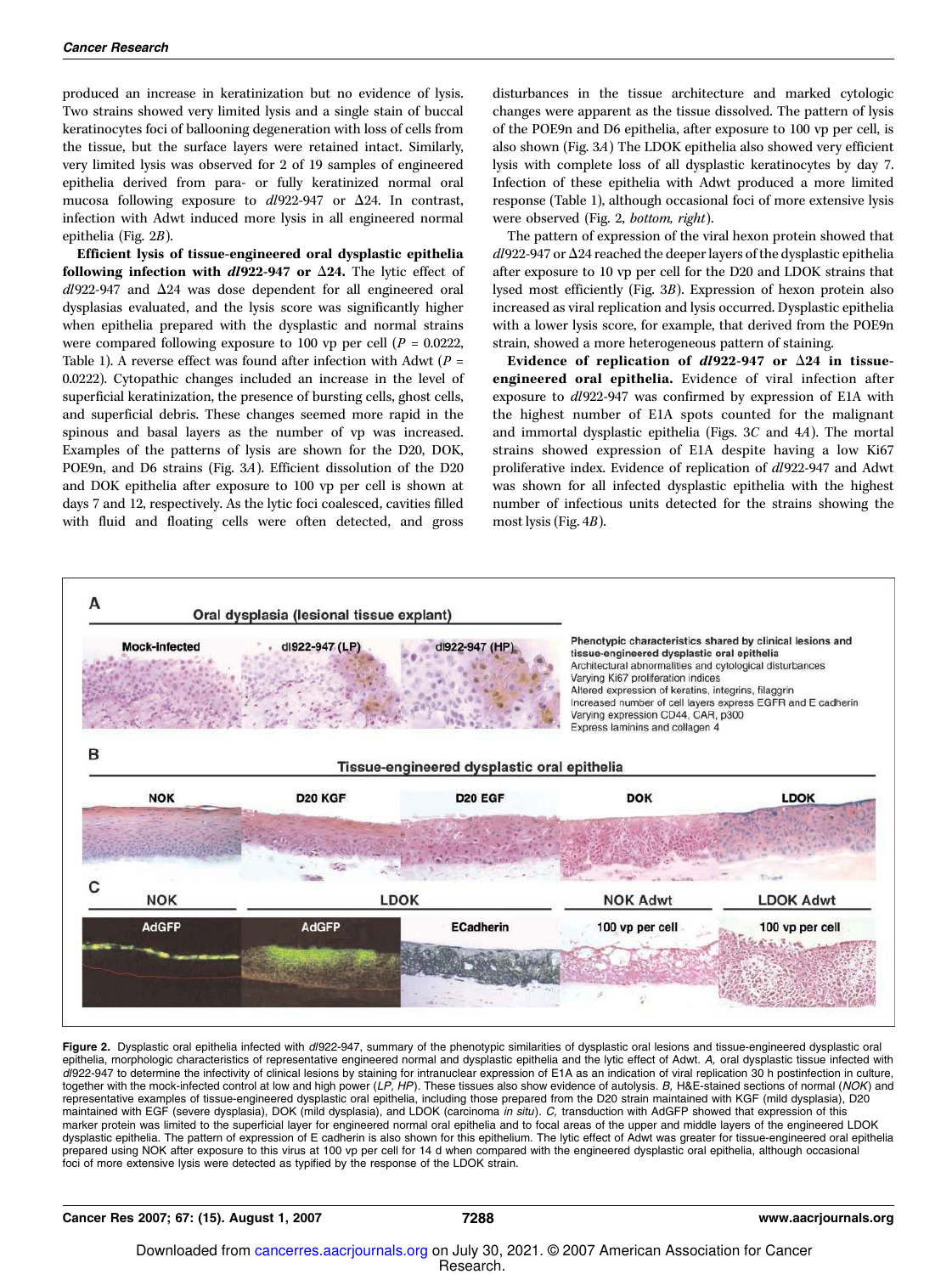Table 1. Comparison of the lytic effect of dl922-947,  $\Delta$ 24RGD, Ad5/3 and Adwt at 1, 10, and 100 vp per cell for normal, dysplastic, and malignant engineered oral epithelia 14 d after infection

| Cell type     | dl922-947      |                |     | $\Delta$ 24RGD |                |                | Ad5/3          |                |                | Adwt           | Ki67 proliferation index |                  |
|---------------|----------------|----------------|-----|----------------|----------------|----------------|----------------|----------------|----------------|----------------|--------------------------|------------------|
|               |                | 10             | 100 |                | 10             | 100            |                | 10             | 100            | 100            | Basal                    | Suprabasal       |
| NK            |                |                |     | $\Omega$       |                |                |                |                |                | 3              | $47.12 \pm 2.25$         | $5.67 \pm 1.45$  |
| K             |                |                |     | $\Omega$       | $\mathbf{0}$   |                | $\Omega$       |                |                | 3              | $35.96 \pm 1.45$         | $7.09 \pm 1.91$  |
| <b>SPDOK</b>  |                | $\overline{2}$ | 3   | $\bf{0}$       |                |                |                |                | 2              | $\overline{2}$ | $2.01 \pm 0.01$          | $1.0 \pm 0.1$    |
| <b>LTDOK</b>  |                | $\overline{2}$ | 3   | $\Omega$       |                |                |                |                | $\overline{2}$ | $\overline{2}$ | $2.26 \pm 0.1$           | $1.0 \pm 0.1$    |
| <b>CDOK</b>   |                | $\overline{2}$ | 4   |                |                | $\overline{2}$ |                | $\mathbf{2}$   | $\mathbf{2}$   | $\overline{2}$ | $32.02 + 3.11$           | 11.4 $\pm$ 2.37  |
| D6            |                | $\overline{2}$ | 4   | $\Omega$       |                | 3              |                |                | 3              | $\overline{2}$ | $2.1 \pm 0.01$           | $1.23 \pm 0.15$  |
| D20/KGF       |                | $\overline{2}$ | 3   | $\Omega$       |                |                |                |                | $\mathbf{2}$   | $\overline{2}$ | $76.02 \pm 1.08$         | $9.77 \pm 0.44$  |
| D20/EGF       |                | 3              | 4   | $\Omega$       |                | $\overline{2}$ |                |                | 3              | $\overline{2}$ | 59.74 $\pm$ 4.00         | $13.98 \pm 1.38$ |
| POE9n         |                | $\overline{2}$ | 3   | $\Omega$       |                | $\overline{2}$ |                |                | 3              | $\overline{2}$ | 54.49 $\pm$ 4.08         | $17.88 \pm 1.91$ |
| <b>DOK</b>    |                | $\overline{2}$ | 4   | $\overline{2}$ | $\overline{2}$ | 3              |                |                | 3              | $\overline{2}$ | $80.36 \pm 0.93$         | $4.59 \pm 0.96$  |
| <b>LDOK</b>   | $\overline{2}$ | 3              | 5   |                |                | $\overline{2}$ | $\overline{2}$ | $\overline{2}$ | 4              | $\overline{2}$ | 74.7 $\pm$ 3.48          | $66.01 \pm 5.32$ |
| <b>IHU022</b> | 3              | 4              | 5   |                |                | $\overline{2}$ | $\overline{2}$ | $\mathbf{2}$   | 4              | $\overline{2}$ | $79.20 \pm 1.98$         | $82.23 \pm 1.12$ |

NOTE: The Ki67 proliferative index is also shown for the tissue equivalents generated using these strains (NK, normal nonkeratinizing mucosa; K, normal keratinizing mucosa). Visual scoring for CRAd infection: 1, occasional lytic cavities in the upper epithelium and some loss of polarity of the basal cells at day 14; score 2, areas of lysis in the upper layers extending to the spinous cells by day 14; score 3, lytic cavities in the upper epithelium with a mixed pattern of lysis in the lower layers with areas where all cells were lost mixed with foci where the basal cells remained at day 14; score 4, many lytic cavities throughout the epithelia at day 7 and complete lysis by day 14; score 5, complete lysis of the epithelium by day 7.

Phenotypic characteristics of the tissue-engineered dysplastic oral epithelia modulate the severity of lysis with dl922-947. The lysis score was not related to the severity of dysplasia in that following infection with dl922-947 at 100 vp per cell, epithelia derived from the JHU022 and LDOK strains dissolved as completely as the epithelia derived using the D6, D20 (maintained with EGF), and the DOK strains. However, the engineered dysplastic epithelia derived from LTDOK, POE9n, D20 (maintained with KGF), and SPDOK showed a mixed pattern of complete and partial lysis at the same dose level.

The tissue-engineered dysplastic oral epithelia were characterized by different proliferation indices and patterns of Ki67 expression (Table 1, Fig. 5A). In general, the dysplastic epithelia with the highest rate of basal and suprabasal proliferation showed the most efficient lysis after exposure to dl922-947. When the D20 epithelia was maintained with EGF, as opposed to KGF, more suprabasal mitoses were detected (Table 1), and after exposure to  $dl922-947$  or  $\Delta 24$ , the lysis score (Table 1) and number of E1A spots was increased (Fig. 4A), supporting the view that the number of cycling suprabasal cells modulates the lytic response. However, this is not the only factor influencing the extent of lysis because some basal cells remained when the POE9n epithelia, which shows frequent suprabasal mitoses, was infected with dl922-947. The D6 engineered oral epithelia, with a low Ki67 proliferative index, also lysed completely (Table 1).

Our detailed survey of patient-derived normal oral mucosa revealed that CAR was detected at cell membranes throughout the epithelium at nonkeratinized sites, and that expression of this receptor was reduced on the upper differentiating cells at keratinized sites. Most engineered dysplastic oral epithelia showed strong membranous and or weak cytoplasmic staining for CAR on the basal and middle cell layers, and there were many areas where the superficial cells expressed this receptor, (Fig. 5B). The POE9n epithelia and 4 of 16 clinical dysplastic lesions showed

areas where there was almost no CAR on the basal cells, although immunoreactive cells were found at higher levels and for other patches of basal cells at different sites along the basement membrane (Fig. 5B). The D20 and DOK epithelia showed only low levels of expression of av integrin, yet supported lytic viral replication and lysis.

We examined the pattern of expression of p300, a transcription factor that can initiate DNA synthesis and facilitate viral and cellular DNA replication (24) because these viruses retain the sequences that bind to this cofactor. We found that p300 was restricted to the basal cells of nonkeratinized tissues but detected throughout the epithelia in vivo and in vitro at keratinized sites (Fig. 5C). The mortal engineered dysplasias expressed this cofactor throughout the tissue (Fig. 5C), whereas those generated with the immortal stains, and the clinical dysplastic (Fig. 5C) and malignant lesions, showed a more variable pattern, with some cultures and tissues showing strong staining for this cofactor, whereas others had a more focal pattern.

 $\Delta$ 24RGD and Ad5/3 $\Delta$ 24 modified to enter epithelial cells via different receptors do not lyse tissue-engineered oral dysplasia efficiently. The cytotoxicity of  $\Delta 24$ RGD and Ad5/3 $\Delta 24$ for normal and most dysplastic oral keratinocytes, maintained as monolayers, was less than for dl922-947. The D20 strain was most sensitive to these viruses, but the 40% cell-killing threshold was only reached following infection with 1,000 vp per cell of Ad5/3 $\Delta$ 24 or  $\Delta$ 24RGD (Fig. 1*B*).

The engineered dysplasias showed less lysis when the effects of exposure to  $\Delta$ 24RGD or Ad5/3 $\Delta$ 24 were compared with dl922-947 (Table 1). There was no relationship between expression of av integrins and lysis after exposure to  $\Delta 24$ RGD, although hexon and E1A were frequently detected in the upper and spinous layers, suggesting that these CRAds are able to infect dysplastic keratinocytes, but that their ability to replicate may be impaired when compared with  $dl$ 922-947.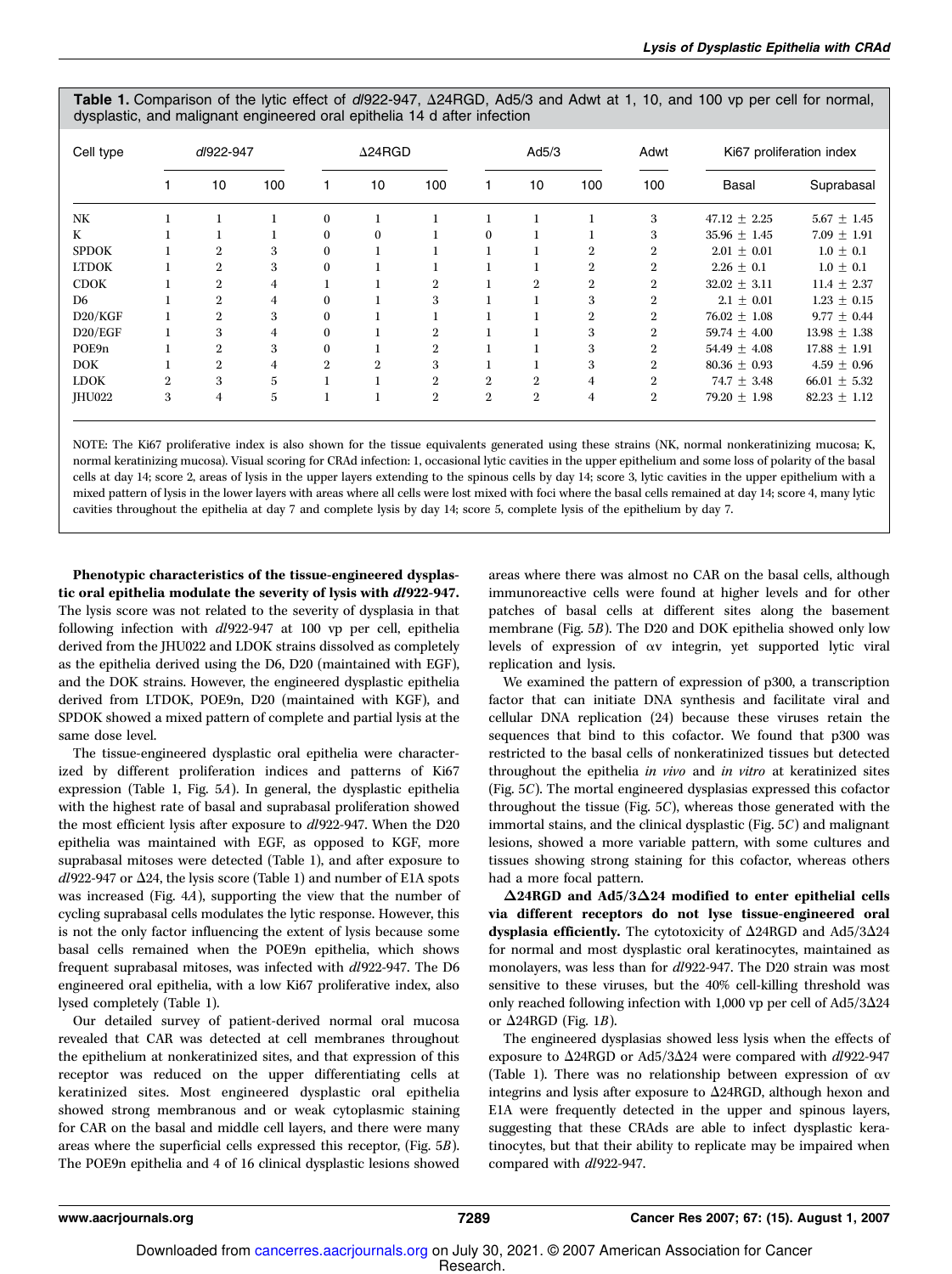The POE9n dysplastic epithelium was also infected with  $dl922$ -947 followed by exposure to Ad5/3 $\Delta$ 24 or  $\Delta$ 24RGD. The basal cells of this epithelia do not express CAR or significant levels of av integrins, but a second round of infection with a CAR-independent vector increased the number of sites where lysis of basal cells occurred when compared with a single round of infection with dl922-947 (data not shown).

## **Discussion**

We report that topical delivery of  $dl922-947$  can dissolve tissueengineered oral dysplasia, and that the normal counterparts are very resistant to lysis. The lytic effect of dl922-947 for oral dysplasia was significantly greater than that observed with  $d/1520$  or CRAds modified to bind to alternative cellular receptors. Previous studies have shown that  $dl922-947$  and Adwt can infect and replicate in



Figure 3. Lytic effect of d/922-947 and expression of viral hexon protein and E1A indicating that this CRAd is able to reach the deeper layers of the epithelium, replicate, and cause lysis in a dose-dependent manner. A, top row, destruction of the tissue-engineered D20 dysplastic epithelium after exposure to 1 and 100 vp per cell of dl922-947 showing superficial keratosis and the appearance of lytic cavities at day 5 at low and high power (LP, HP). The number of ghost cells and superficial debris increased over time such that there is significant thinning of the epithelium at day 12 and loss of all keratinocytes by day 14. Second row, similar treatment effects after exposure of the engineered DOK dysplastic epithelium to 10 and 100 vp per cell. Third row, lytic cavities developing for the tissue-engineered POE9n and D6 dysplastic epithelia after exposure to 100 vp per cell. Rapid lysis of the engineered LDOK epithelium is also shown. B, representative tissue-engineered dysplastic oral epithelia showing expression of hexon for the D20 and LDOK strains at day 4 following infection with 1 and 10 vp per cell of d/922-947, respectively. As the dose of virus is increased, hexon protein is detected in the lower epithelial layers. Infection of the engineered LDOK epithelia with 10 vp per cell produced complete dissolution, and increased expression of hexon protein is shown at days 1 and 7 as viral replication and lysis progressed. In contrast, the POE9n dysplastic epithelium showed a focal pattern of hexon expression at day 7 following exposure to 100 vp per cell d/922-947. C, expression of E1A was dose dependent, and examples are shown at days 1 and 4 for the engineered LDOK epithelia after infection with 1 and 10 vp per cell of d/922-947, for the D20 dysplastic epithelium at day 7 after exposure to 10 vp per cell, and for engineered D6 epithelia at day 7 after exposure to 10 and 100 vp per cell.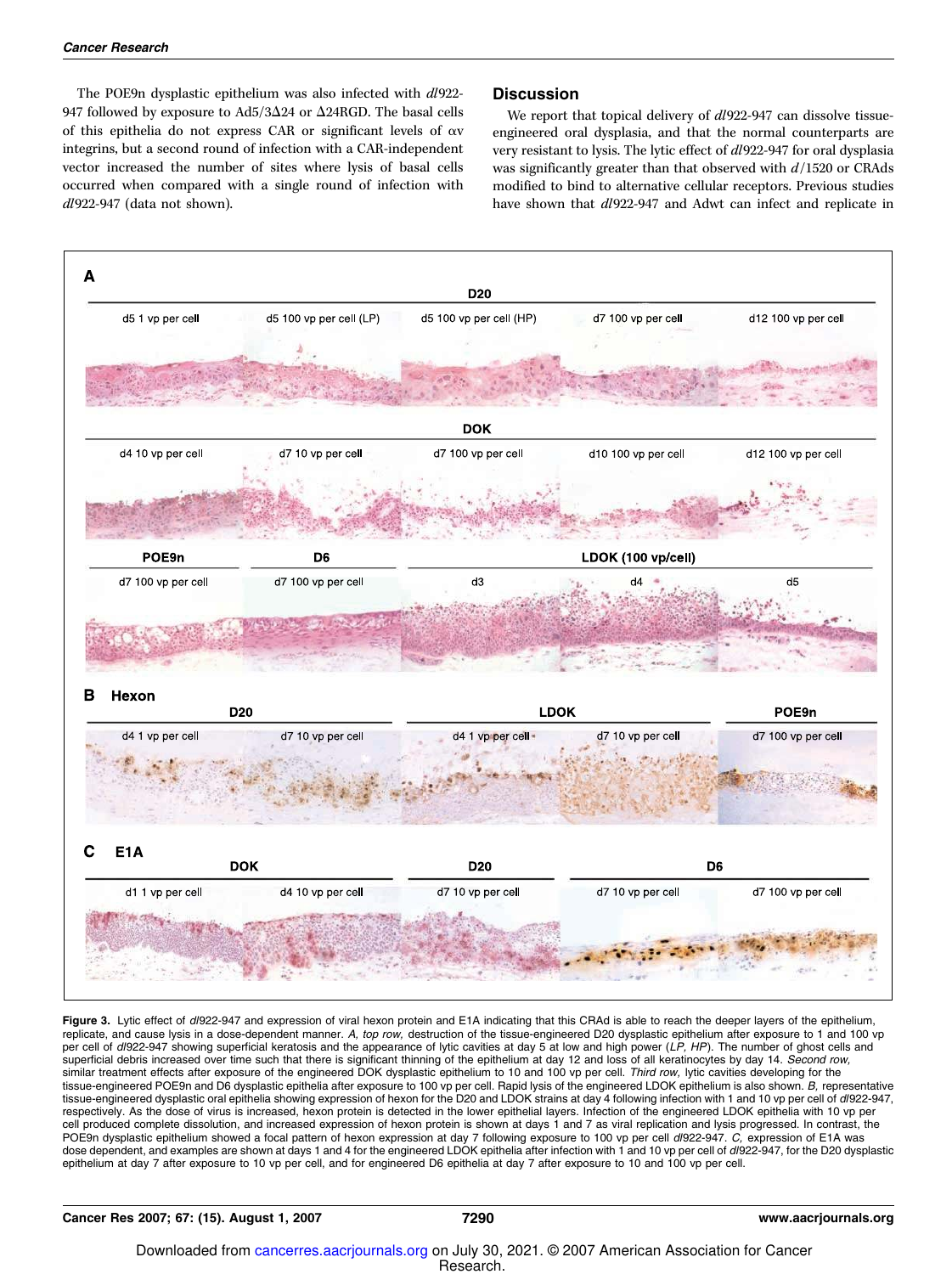Figure 4. CRAds replicate in dysplastic oral keratinocytes. A, demonstration of viral replication by counting E1A spots following infection of the tissue-engineered epithelia prepared with normal (NK, nonkeratinized, K, keratinized), dysplastic, and malignant oral keratinocytes with 10 vp per cell dl922-947 and with Adwt. The scores are shown for the normal epithelia that showed evidence of infection with dl922-947. B, left, de novo production of dl922-947 and Adwt following infection and lysis of normal, dysplastic, and malignant tissue engineered oral epithelia 6 to 12 d after infection. The results are presented as mean infectious units (IU) per milliliter  $\pm$  SE. Right, detection of hexon protein with the AdenoX Rapid Titer kit for freeze-thaw derived lysates from mock-infected 293 cells and engineered epithelia generated with NOKs and the POE9n and D20 strains of dysplastic keratinocytes.



clinical lesions after 48 h (20), but explants of normal and dysplastic oral mucosa underwent rapid autolysis, and we were only rarely able to maintain these tissues over this time frame. Recognizing these limitations, we developed an in vitro system to tissue engineer normal and dysplastic epithelia showing mild, moderate, and severe dysplasia using keratinocytes derived from normal tissues and clinical lesions. These tissue equivalents showed different rates of proliferation, subrabasal mitoses, disordered keratin expression, and increased expression of the EGF receptor and E cadherin when compared with normal tissues, mimicking the in vivo situation. The engineered epithelia are comprised of different numbers of viable cell layers, but lack rete ridges that are a feature of clinical lesions. The immortal dysplastic oral epithelia and the normal counterparts also showed a modest increase in the Ki67 proliferation index when compared with patient-derived tissues (29) due to the requirement to add exogenous growth factors to maintain tissue viability (30). Most mortal engineered epithelia had a very low proliferative index, likely reflecting the inherent tendency of these cells to differentiate

and eliminate abnormal cells from the epithelium in vivo and our inability to define growth conditions that could support continued proliferation of these cells. However, in all other respects, these engineered dysplastic epithelia resemble the clinical lesions remarkably closely and, together with the normal counterparts, provide a new resource for assessing the efficacy of novel approaches for the treatment of oral precancer.

We anticipated that the grade of the dysplasia would be the most important factor influencing lysis, but this was not the only parameter modulating the lytic effect, and we examined other tissue characteristics that we considered might affect the response to dl922-947. Replication of CRAds occurs in cycling cells, and we anticipated that we might see lysis of the basal layer of engineered normal oral epithelia, but few lytic foci were observed. The proliferation index for the basal and suprabasal compartments of most mortal engineered dysplastic epithelia was low, although the strain with the most cycling basal cells showed a high lysis score after exposure to 100 vp per cell. We also found that increasing the number of suprabasal cycling cells, by maintaining the D20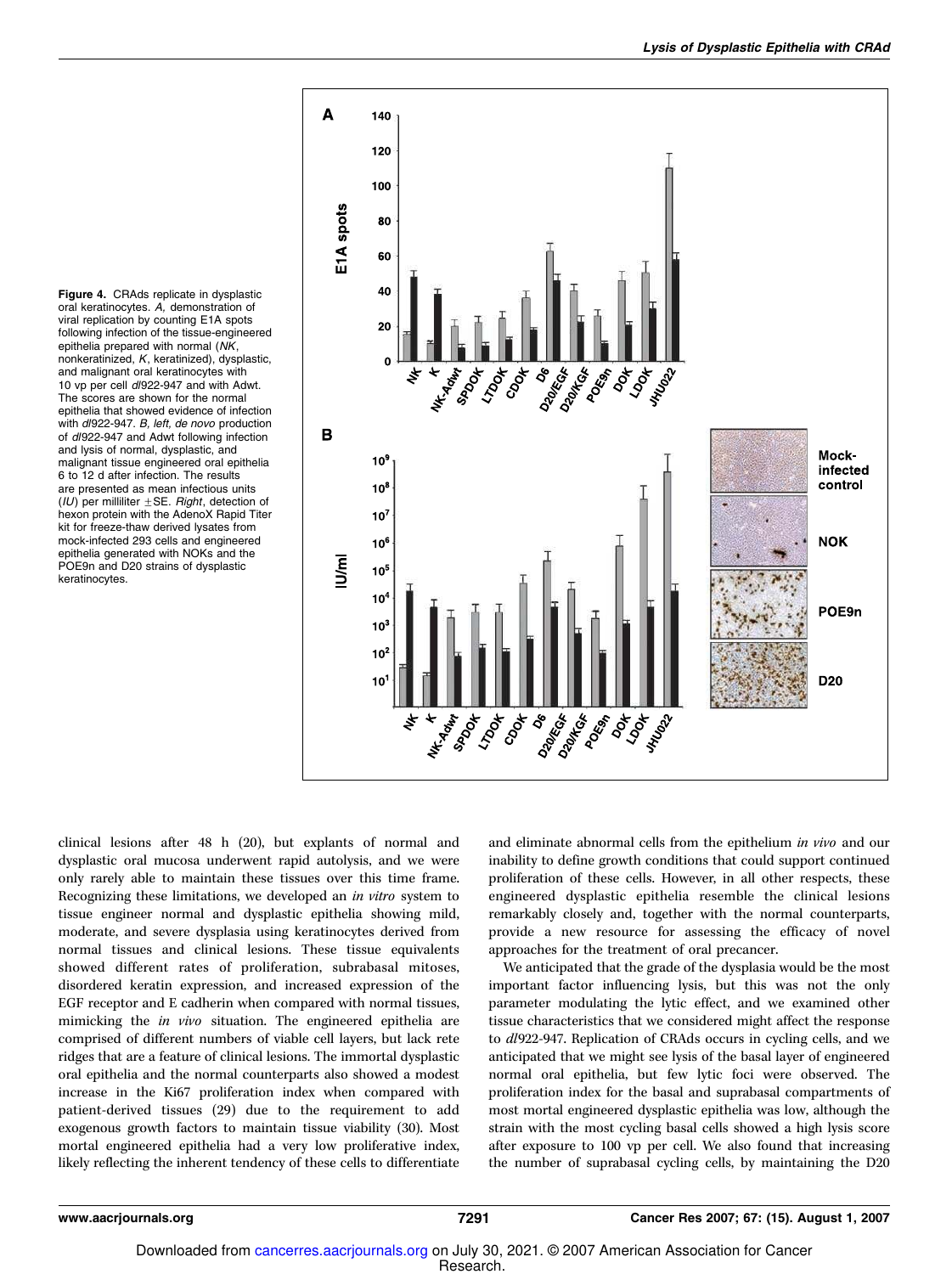dysplastic epithelia with EGF as opposed to KGF, increased the lytic effect. However, the POE9n epithelia, with a high basal proliferation index, showed only patchy basal cell lysis following infection with dl922-947, indicating that whereas the number of replicating cells is important, other factors influence the treatment response.

Expression of key proteins influencing senescence and the  $G_1$ -S checkpoint (31–33) might also be important as keratinocytes lacking p16 and those with high levels of RbP cycle more frequently, and this may support more efficient replication and lysis. However, the engineered mortal dysplasias that expressed p16, low levels of pRbP, and wild-type p53 showed complete lysis after exposure to  $dl$ 922-947 or  $\Delta$ 24. This suggests that the lytic effect of these CRAds may not necessarily be dependent of the loss of these critical regulatory proteins or  $p53$  gene status.

The finding that the mortal dysplastic epithelia lysed as efficiently as their immortal counterparts prompted us to investigate

expression of p300, a cofactor that interacts with E1A to induce S phase (34). We anticipated that expression of p300 would be associated with differentiation (35), but this cofactor was widely expressed in normal and dysplastic epithelia, including those with a relatively undifferentiated phenotype.

Based on these observations, we propose that nonkeratinized normal oral mucosa resists lysis with dl922-947 because the multilayered nature of the epithelium, with abundant tight junctions, prevents any virus reaching the proliferative basal cells. When the epithelium is keratinized, the superficial layers provide an additional barrier, but if CRAds reach the spinous layers, replication might occur in cycling cells, or retention of the CR1 region in dl922-947 may stimulate S phase in postmitotic cells (36) producing focal lysis, and this effect was confirmed using our in vitro systems.

The engineered dysplasias express CAR on a proportion of the upper cell layers, and exposure of dysplastic keratinocytes to



Figure 5. Demonstration of the tissue characteristics that modulate the lytic response. Representative examples of (A) Ki67 staining show a predominantly basal pattern for the tissue-engineered D20 epithelia maintained with KGF and DOK, whereas the POE9n epithelia had many suprabasal proliferating cells. B, the CAR was expressed throughout the epithelia for nonkeratinized buccal mucosa but restricted to the lower layers at keratinized sites. The typical pattern was recapitulated for tissue-engineered normal and dysplastic oral epithelia prepared using the D20, DOK, and POE9n strains. The engineered DOK dysplastic epithelia showed weak expression on the upper epithelial layers and the POE9n strain sites where this receptor was absent on the basal cells, a pattern that was also found for some clinical dysplastic lesions (D1, D2). C, expression of the cofactor p300 was restricted to the basal layer at nonkeratinized sites, but found throughout the epithelial layers for keratinized normal oral epithelia, the matched parakeratinzed tissue-engineered normal oral epithelium, and the CDOK mortal dysplastic epithelium. Most clinical dysplastic lesions expressed p300 throughout the epithelia (D3–D5), although some tissues (for example, D6) showed a mixed pattern with adjacent positive and negative areas.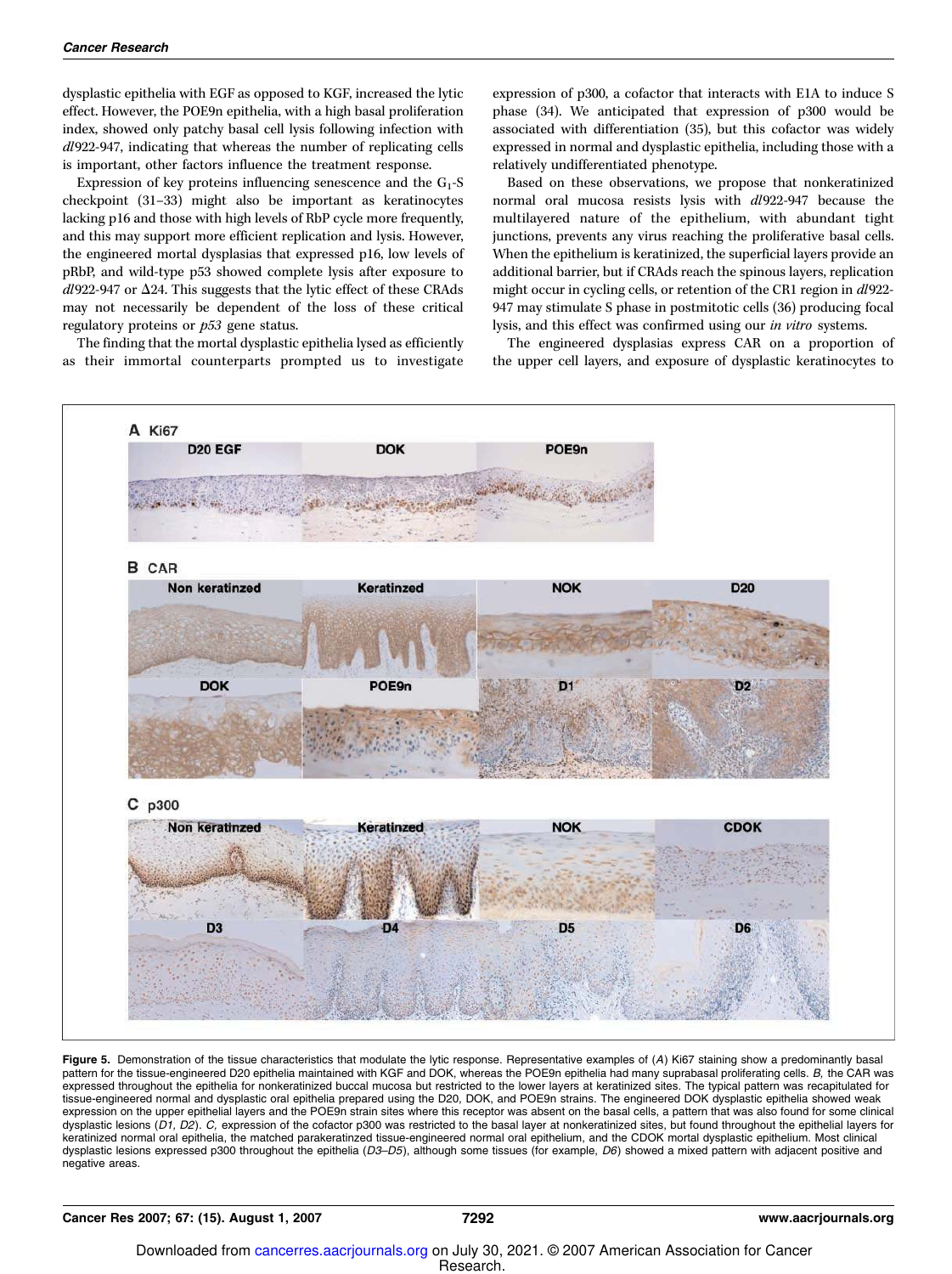dl922-947 increased the proportion of cells in S phase as previously reported (37), but this response was not seen when normal keratinocytes were exposed to this CRAd. Thus, we hypothesize that following the infection of dysplastic keratinocytes with  $dl$ 922-947, S phase induction occurs due to the retention of the CR1 region, expression of p300, or aberrations affecting the cell cycle or apoptosis that promote viral replication, and that these effects contribute to the superior potency of dl922-947 when compared with Adwt. The high proliferation index and frequent suprabasal mitoses that characterize the immortal dysplasias, activation of adenovirus early promoters as differentiation occurs (E1A, E2A, and E4; ref. 38), together with the altered mechanisms for RNA export that promote viral replication (39), may also facilitate productive viral DNA amplification.

The location of E1A staining suggested that replication commenced at the sites where CAR is abundant and the progeny released following cell rupture enter adjacent cells using this receptor. The increased permeability of dysplastic epithelia compared with normal mucosa (40), or changes in cell shape and adhesion that occur during infection, may also help the virus to pass into the deeper tissues by a combination of repeat cycles of infection and replication. The virus may also infect oral keratinocytes via alternate primary receptors including perlecan (41) and the  $\alpha$ 2 domain of the MHC (42). We found that some dysplastic epithelia do not express CAR on the basal cells, and this may explain why lysis of the POE9n epithelia is largely confined to the upper layers. Low levels of E1A were detected in the basal keratinocytes that remained, strongly suggesting that if left for longer periods of time, complete lysis might occur.

We investigated whether  $\Delta$ 24RGD or Ad5/3 $\Delta$ 24, vectors that overcome any CAR deficiency (43–45), could lyse engineered dysplastic epithelia more efficiently, but found that these CRAds produced less lysis than  $dl922-947$  or  $\Delta 24$ . The most likely explanations for this are that levels of Ad3 receptors are not as high on oral dysplasia as found for squamous tumors (13), and that intergrin expression is not sufficient to promote targeting and internalization of  $\Delta 24$ RGD. We found that some tissue-engineered dysplastic epithelia showed complete lysis after exposure to a single dose of  $dl922-947$ , whereas foci of basal cells remained when the POE9n and the SPDOK and LTDOK strains of mortal oral keratinocytes were exposed to this CRAd. It is to be anticipated that similar partial therapeutic effects would be seen in the clinic, but that repeat treatment with the same vector and developing protocols incorporating CRAds that infect cells using alternative primary receptors will help to maximize destruction of these abnormal keratinocytes. Ongoing improvements in vecterology that enhance the infectivity of these viruses (46–50) and exploit differences between normal and dysplastic oral keratinocytes, for example, increased expression of cell surface extracellular matrix components to further augment this process, may also be beneficial. However, effective destruction of all dysplastic keratinocytes will probably depend on developing strategies that exploit the knowledge of the pathways that sustain the suprabasal and increased proliferation of these clones, and the effect of combining the lytic effect of CRAds with small molecules that modulate epithelial proliferation can be tested in future studies.

Many patients prefer to have a precursor lesion removed to reduce the requirement for long-term follow-up to reduce the anxiety about the diagnosis and risk of tumor development. We have shown that  $dl922-947$  has the potential to dissolve these lesions. This treatment may also be able to eliminate oral mucosa that looks normal on visual inspection, but is genetically and phenotypically abnormal, adding a degree of biological selectivity to the management of oral dysplasia.

#### Acknowledgments

Received 10/16/2006; revised 4/23/2007; accepted 5/23/2007.

The costs of publication of this article were defrayed in part by the payment of page charges. This article must therefore be hereby marked *advertisement* in accordance with 18 U.S.C. Section 1734 solely to indicate this fact.

We thank Dr. John Harrison for help with evaluating the morphology of these cultures and Dr. Kate Rauen for the kind gift of the CAR 72 antibody.

#### References

- 1. Califano J, van der Riet P, Westra W, et al. Genetic progression model for head and neck cancer: implications for field cancerization. Cancer Res 1996;56:2488–92.
- 2. Partridge M, Emilion G, Pateromichelakis S, Phillips E, Langdon J. Field cancerization of the oral cavity: comparison of the spectrum of molecular alterations in cases presenting with both dysplastic and malignant lesions. Oral Oncol 1997;33:332–7.
- 3. Partridge M, Pateromichelakis S, Phillips E, Emilion GG, A'Hern RP, Langdon JD. Allelic imbalance at chromosomal loci implicated in the pathogenesis of oral precancer, cumulative loss and its relationship with progression to cancer. Oral Oncol 1998;34:77–83.
- 4. Partridge M, Pateromichelakis S, Phillips E, et al. A case-control study confirms that microsatellite assay can identify patients at risk of developing oral squamous cell carcinoma within a field of cancerization. Cancer Res 2000;60:3893–8.
- 5. van Houten VM, Leemans CR, Kummer JA, et al. Molecular diagnosis of surgical margins and local recurrence in head and neck cancer patients: a prospective study. Clin Cancer Res 2004;10:3614–20.
- 6. Heise C, Hermiston T, Johnson L, et al. An adenovirus E1A mutant that demonstrates potent and selective systemic anti-tumoural efficacy. Nat Med 2000;6:1134–9.
- 7. Fueyo J, Gomes-Manzano C, Alemany R, et al. A

mutant oncolytic adenovirus targeting the Rb pathway produces anti-glioma effect in vivo. Oncogene 2000;19:  $2 - 12$ .

- 8. Li D, Duan L, Freimuth P, O'Malley BW. Variability of adenovirus receptor density influences gene transfer efficacy and therapeutic response in head and neck cancer. Clin Cancer Res 1999;5:4175–81.
- 9. Douglas JT, Kim M, Sumerel LA, Carey DE, Curiel DT. Efficient oncolysis by a replicating adenovirus (Ad) in vivo is critically dependent on tumor expression of primary Ad receptors. Cancer Res 2001;61:813–7.
- 10. Hamidi S, Salo T, Kainulainen T, et al. Expression of  $\alpha(\mathrm{v})\beta6$  integrin in oral leukoplakia. B J Cancer 2000;82: 1433–40.
- 11. Regezi JA, Ramos DM, Pytela R, Dakker NP, Jordan  $RC.$  Tenascin and  $\beta$ 6 integrin are overexpressed in floor of the mouth in situ carcinomas. Oral Oncol 2002;38: 332–6.
- 12. Suzuki K, Fueyo J, Krasnykh V, Reynolds PN, Curiel DT, Alemany R. A conditionally replicative adenovirus with enhanced infectivity shows improved oncolytic potency. Clin Cancer Res 2001;7:120–6.
- 13. Kawakami Y, Li H, Lam JT, Krasnykh V, Curiel DT, Blackwell JL. Substitution of the adenovirus serotype 5 knob with a serotype 3 knob enhances multiple steps in virus replication. Cancer Res 2003;63: 1262–9.

14. Sirena D, Lilienfeld B, Eisenhut M, et al. The human

membrane cofactor CD46 is a receptor for species B adenovirus serotype 3. J Virol 2004;78:4454–62.

- 15. Short JJ, Pereboev AV, Kawakami Y, et al. Adenovirus serotype 3 utilizes CD80 (B7.1) and CD86 (B7.2) as cellular attachment receptors. Virology 2004;322: 349–59.
- 16. Heise C, Sampson-Johannes A, Williams A, et al. ONYX-015, an EI B gene-attenuated adenovirus, causes tumor-specific cytolysis and antitumoral efficacy that can be augmented by standard chemotherapeutic agents. Nat Med 1997;3:639–45.
- 17. McCormick F. ONYX-015 selectivity and the p14ARF pathway. Oncogene 2000;19:6670–2.
- 18. Reis SJ, Brandts CH, Chung AS, et al. Loss of p14ARF in tumour cells facilitates replication of the adenovirus mutant dl1520 (ONYX-015). Nat Med 2000;6:1128–33.
- 19. Rudin CM, Cohen EE, Papadimitrakopoulou VA, et al. An attenuated adenovirus, ONYX-015, as mouthwash therapy for premalignant oral dysplasia. J Clin Oncol 2003;21:4546–52.
- 20. Wang Y, Thorne S, Hannock J, et al. A novel assay to assess primary human cancer infectibility by replication-selective oncolytic adenoviruses. Clin Cancer Res 2005;11:351–60.
- 21. Partridge M, Green MR, Langdon JD, Feldmann M. Production of TGF- $\alpha$  and TGF- $\beta$  by cultured keratinocytes, skin and oral squamous cell carcinomas—potential autocrine regulation of normal and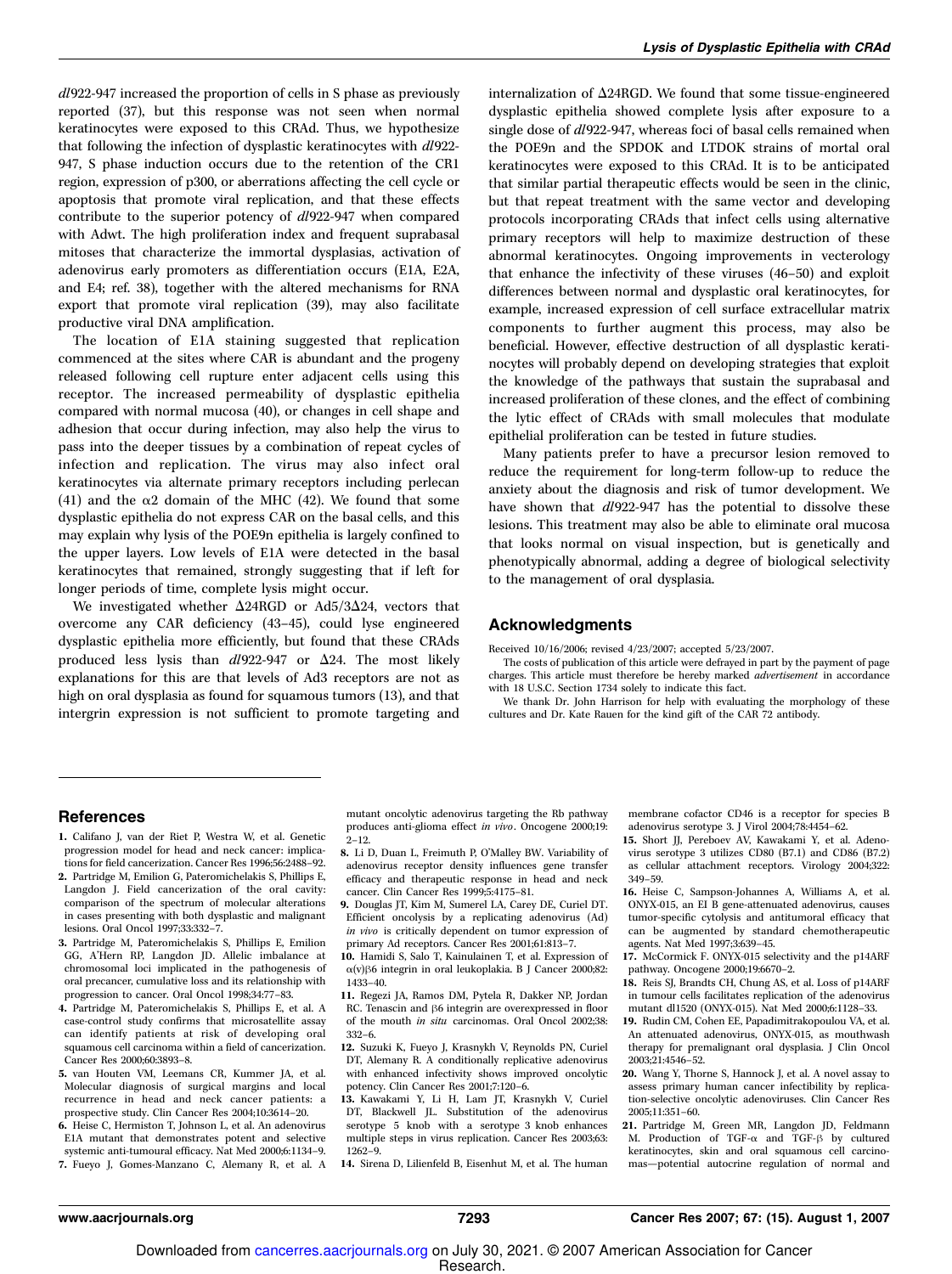malignant epithelial cell proliferation. Br J Cancer 1989;60:542–8.

- 22. McGregor F, Muntoni A, Fleming J, et al. Molecular changes associated with oral dysplasia progression and acquisition of immortality: potential for its reversal by 5-azacytidine. Cancer Res 2002;62:4757–66.
- 23. Chang SE, Foster S, Betts D, et al. DOK, a cell line established from human dysplastic oral mucosa, shows a partially transformed non-malignant phenotype. Int J Cancer 1992;52:896–902.
- 24. Dickson MA, Hahn WC, Ino Y, et al. Human keratinocytes that express hTERT and also bypass a p16 (INK4a)-enforced mechanism that limits life span become immortal yet retain normal growth and differentiation characteristics. Mol Cell Biol 2000;20: 1436–47.
- 25. Easty DM, Easty GC, Carter RL, Monaghan P, Butler LJ. Ten human carcinoma cell lines derived from squamous carcinomas of the head and neck. Br J Cancer 1981;43:772–85.
- 26. Igarashi M, Irwin CR, Locke M. Mackenzie IC. Construction of large area organotypical cultures of oral mucosa and skin. J Oral Pathol Med 2003;32: 422–30.
- 27. Rauen KA, Sudilovsky D, Le JL, et al. Expression of the coxsackie adenovirus receptor in normal prostate and in primary and metastatic prostate carcinoma: potential relevance to gene therapy. Cancer Res 2002;62: 3812–8.
- 28. Partridge M, Smith CG, Green MR. Differences between the distribution of epidermal growth factor receptor in human skin and oral mucosa, detected by immunohistology and EGF binding studies. Epithelia 1988;1:179–90.
- 29. Thompson PJ, Soames JV, Booth C, O'Shea JA. Epithelial cell proliferative activity and oral cancer progression. Cell Prolif 2002;35:110–20.
- 30. Stark H-J, Wilhauck MJ, Mirancea N, et al. Authentic fibroblast matrix in dermal equivalents normalises epidermal histogenesis and dermo-epidermal

junction in organotypic co-culture. Eur J Cell Biol 2004;83: 631–45.

- 31. Papadimitrakopoulou V, Izzo J, Lippman SMG, et al. Frequent inactivation of p16INK4a in oral premalignant lesions. Oncogene 1997;14:1799–803.
- 32. Shintani S, Mihara M, Nakahara Y, et al. Expression of cell cycle control proteins in normal epithelium, premalignant and malignant lesions of oral cavity. Oral Oncol 2002;38:235–43.
- 33. Oliver RJ, MacDonald DG.  $G_1$  cyclins in oral epithelial dysplasia. J Oral Pathol Med 2001;30:80–6.
- 34. Howe JA, Bayley ST. Effects of AdE1A mutant viruses on the cell cycle in relation to the binding of cellular proteins including the retinoblastoma protein and cyclin A. Virology 1992;196:15–24.
- 35. Goodman RH, Smolik S. CBP/p300 in cell growth, transformation and development. Genes Dev 2000;14: 1553–77.
- 36. Berk AJ. Lessons in gene expression, cell cycle control, and cell biology from adenovirus. Oncogene 2005;24:7673–85.
- 37. Lockley M, Fernandez M, Wang Y. Activity of the adenoviral E1A deletion mutant dl922-947 in ovarian cancer: comparison with E1A wild type viruses, bioluminescence monitoring and intraperitoneal delivery in icodextrin. Cancer Res 2005;6:989–98.
- 38. Noya F, Balague C, Banerjee NS, Curiel DT, Broker TR, Chow LT. Activation of adenovirus early promoters and lytic phase in differentiated strata of organotypic cultures of human keratinocytes. J Virol 2003;77:6533–40.
- 39. O'Shea CC, Johnson L, Bague B, et al. Late viral RNA export, rather than p53 inactivation, determines ONYX-O15 tumour selectivity. Cancer Cell 2004;6:611–23.
- 40. Banoczy J, Squier CA, Kremer M, et al. The permeability of oral leukoplakia. Eur J Oral Sci 2003; 111:312–5.
- 41. Ikarashi T, Yonemochi H, Ohshiro K, Cheng J, Saku T. Intraepithelial expression of perlecan, a basement membrane-type heparan sulphate proteoglycan reflects

dysplastic changes of the oral mucosal epithelium. J Oral Pathol Med 2004;33:87–95.

- 42. Prime SS, Pitigala-Arachchi A, Crane IJ. The expression of cell surface MHC class I heavy and light chain molecules in pre-malignant and malignant lesions of the oral mucosa. Histopathology 1987;11:81–91.
- 43. Stenenson SC, Rollence M, Marshall-Neff J, McClelland A. Selective targeting of human cells by a chimeric adenovirus vector containing a modified fiber protein. J Virol 1997;71:2782–90.
- 44. Wu H, Seki T, Dmitriev I, et al. Double modification of adenovirus fiber with RGD and polylysine motifs improves coxsackievirus-adenovirus receptor-independent gene transfer efficiency. Hum Gene Ther 2002;13: 1647–53.
- 45. Kaneva A, Zinn KR, Chaudhuri TR, et al. Enhanced therapeutic efficacy for ovarian cancer with serotype 3 receptor-targeted oncolytic adenovirus. Mol Ther 2003;  $8:1-\overline{10}$ .
- 46. Krasnykh V, Belousova N, Korokhov N, Mikheeva G, Curiel DT. Genetic targeting of an adenoviral vector via replacement of the fibre protein with the phage T4 fibritin. J Virol 2001;75:4176–83.
- 47. Belousova N, Krendelchtchikova V, Curiel DT, Krasnykh V. Modulation of adenovirus vector tropism via incorporation of polypeptide ligands into the fibre protein. J Virol 2003;76:8621–31.
- 48. Borovjagin AV, Krendelchtchikov A, Ramesh N, Yu D-C, Douglas JT, Curiel DT. Complex mosaicism is a novel approach to infectivity enhancement of adenovirus type 5-based vectors. Cancer Gene Ther 2005;12:475–86.
- 49. Stoff A, Rivera AA, Banerjee NS, et al. Strategies to enhance transduction efficiency of adenoviral-based gene transfer to primary human fibroblasts and keratinocytes as a platform in dermal wounds. Wound Repair Regen 2006;14:608–17.
- 50. Tyler MA, Ulasov IV, Borovjagin A, et al. Enhanced transduction of malignant glioma with a double targeted Ad5/3-RGD fibre-modified adenovirus. Mol Cancer Ther 2006;5:2408–16.